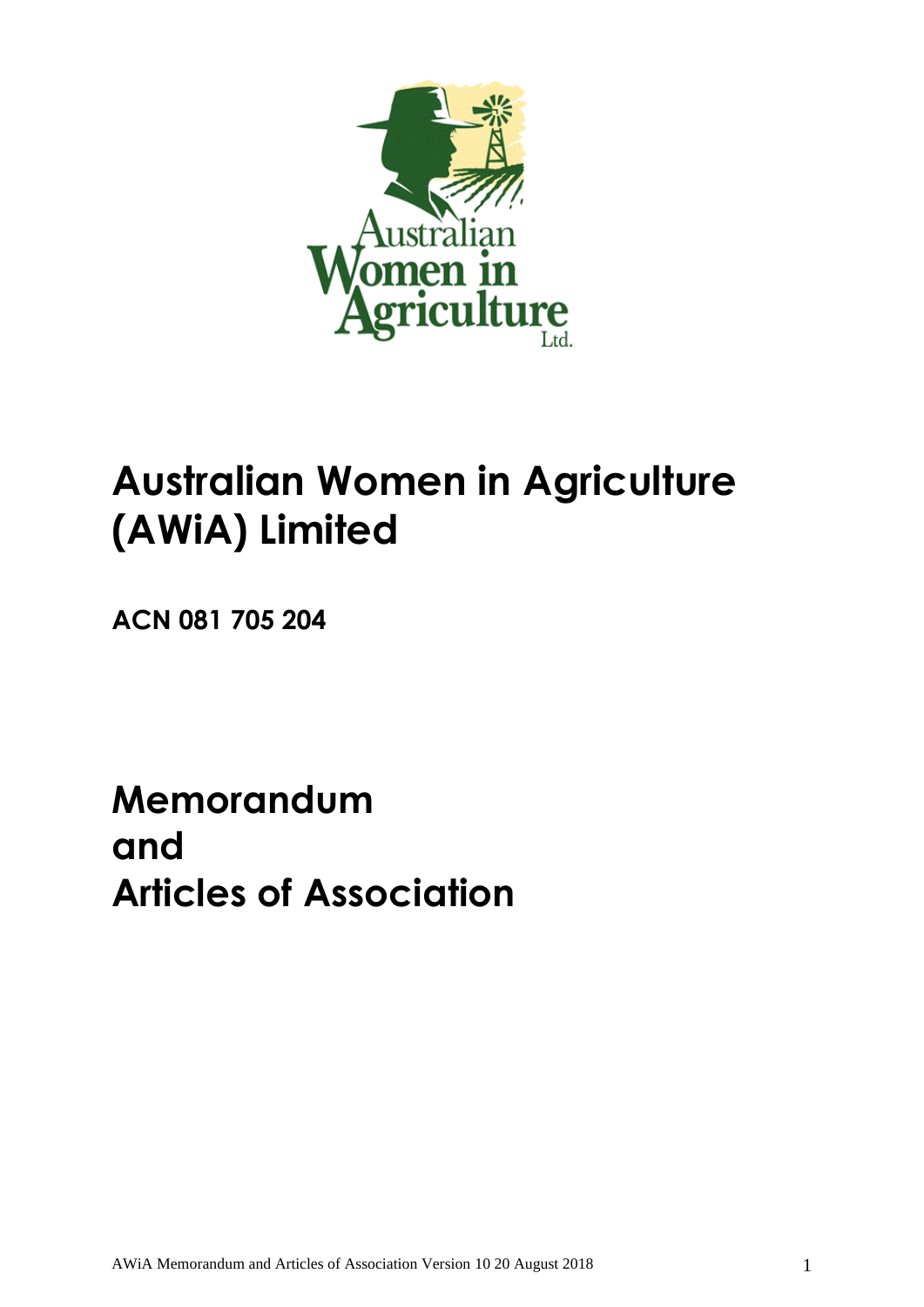# **MEMORANDUM OF ASSOCIATION**

1. **Name.** The name of the company is Australian Women in Agriculture (AWiA) Limited (hereinafter referred to as "the company")

2. **Objectives.** The **objectives** of the company are:

- uniting and raising the profile of women in agriculture
- addressing rural and agricultural inequities
- working to ensure the survival of agriculture for future generations
- securing local, regional, national and international recognition
- achieving the status of a political and economic force

3. **Commitments.** The company and its members are committed to:

- caring for people, for rural families and communities and for the environment • sustainable development to ensure the viability of future agricultural
- productivity
- respect for the culture, beliefs and philosophies of other people
- communication to enable women to share their experiences and develop strong networks
- leadership to facilitate change in the community

4. **Activities of Company.** As a not for profit company we act for the benefit of women in agriculture including in rural, regional and remote communities

The income and property of the company shall be applied solely towards the promotion of the objectives of the company and no portion thereof shall be paid or transferred, directly or indirectly by way of dividend, bonus or otherwise to the members of the company. This clause does not restrict the payment in good faith of reasonable and proper remuneration to any officer or servant of the company in return for any services actually rendered or for goods supplied.

5. **Limited Liability.** The liability of the members is limited.

6. **Winding Up.** In the event the company is unable to meet its debts, each member of the company undertakes to contribute to the assets of the company in the event of it being wound up during the time that she is a member, or within one year afterwards. The amount of this "guarantee" by each member is not to exceed \$5.

7. **Distribution of Property.** If upon the winding up or dissolution of the company, there remains after satisfaction of its debts and liabilities, any property whatsoever, then this shall not be paid or distributed among members of the company but shall be given or transferred to some other institution or institutions having objectives similar to the objectives of the company and which shall also be limited as in clause 4 hereof.

8. **Accounts**. True accounts shall be kept of the money received and expended by the company and its property, credits and receipts. Subject to the Articles of Association, these accounts shall be open to inspection by the members and at least once a year shall be examined by a qualified Auditor who shall report to members.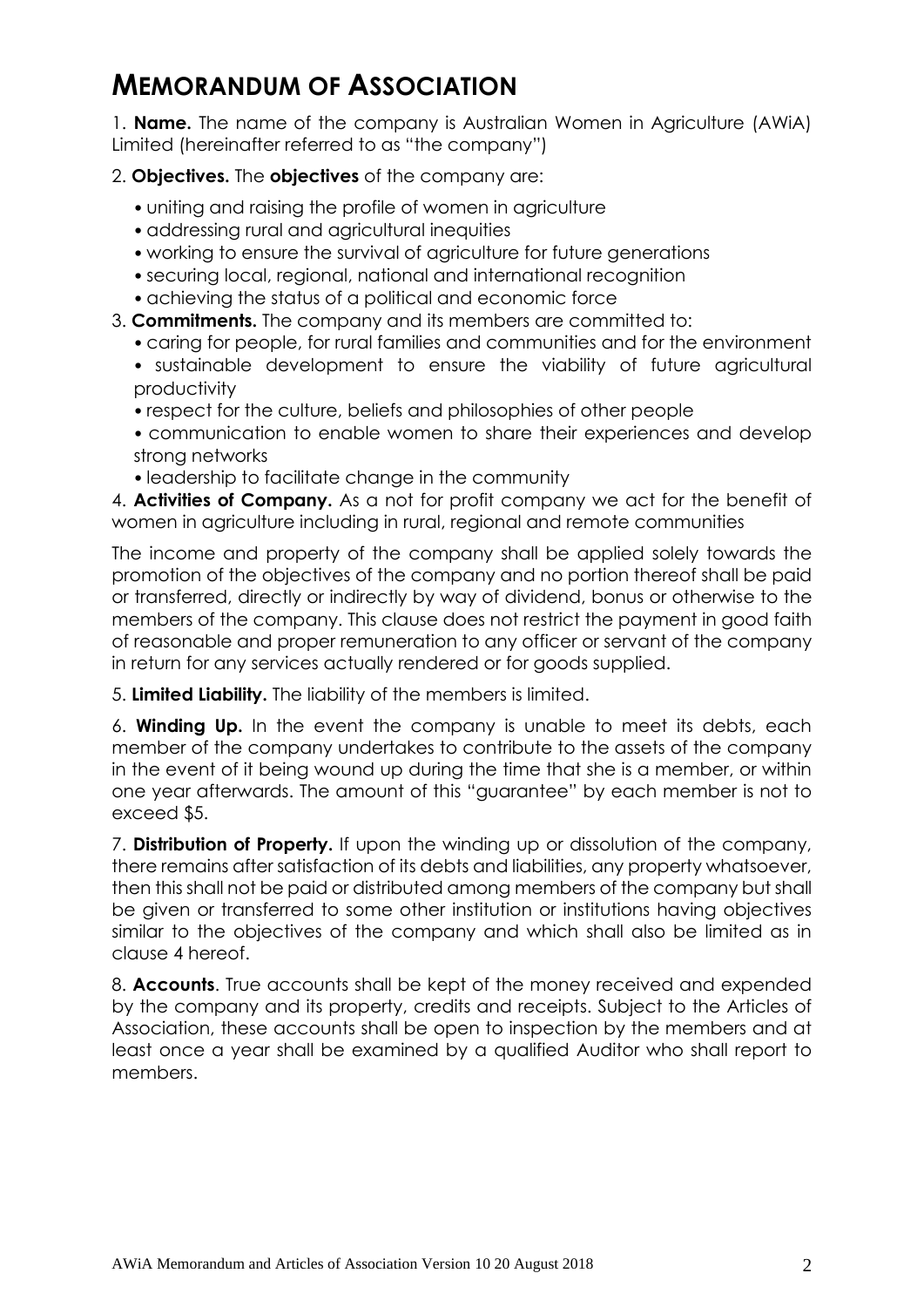# **ARTICLES OF ASSOCIATION**

| <b>Table of Contents</b> |
|--------------------------|
|--------------------------|

| Name |
|------|
|      |

- **Article 2 Interpretation**
- **Article 3 Membership**
- **Article 4 Joining Fee and Subscription**
- **Article 5 Register of Members**
- **Article 6 Resignation of Members**
- **Article 7 Discipline of Members**
- **Article 8 Annual General Meeting**
- **Article 9 General Meeting**
- **Article 10 Notice of Meeting**
- **Article 11 Proceedings at General Meetings**
- **Article 12 President**
- **Article 13 Voting at General Meetings**
- **Article 14 Voting at General Meetings**
- **Article 15 Voting at General Meetings**
- **Article 16 Board of the Company**
- **Article 17 Board of the Company**
- **Article 18 Company Structure**
- **Article 19 Election of Directors and Vacancy**
- **Article 20 Secretary**
- **Article 21 Treasurer and Finance**
- **Article 22 Ceasing to be a Member of the Board**
- **Article 23 Seal**
- **Article 24 Alteration of Articles and Statement of Purposes**
- **Article 25 Winding Up or Cancellation**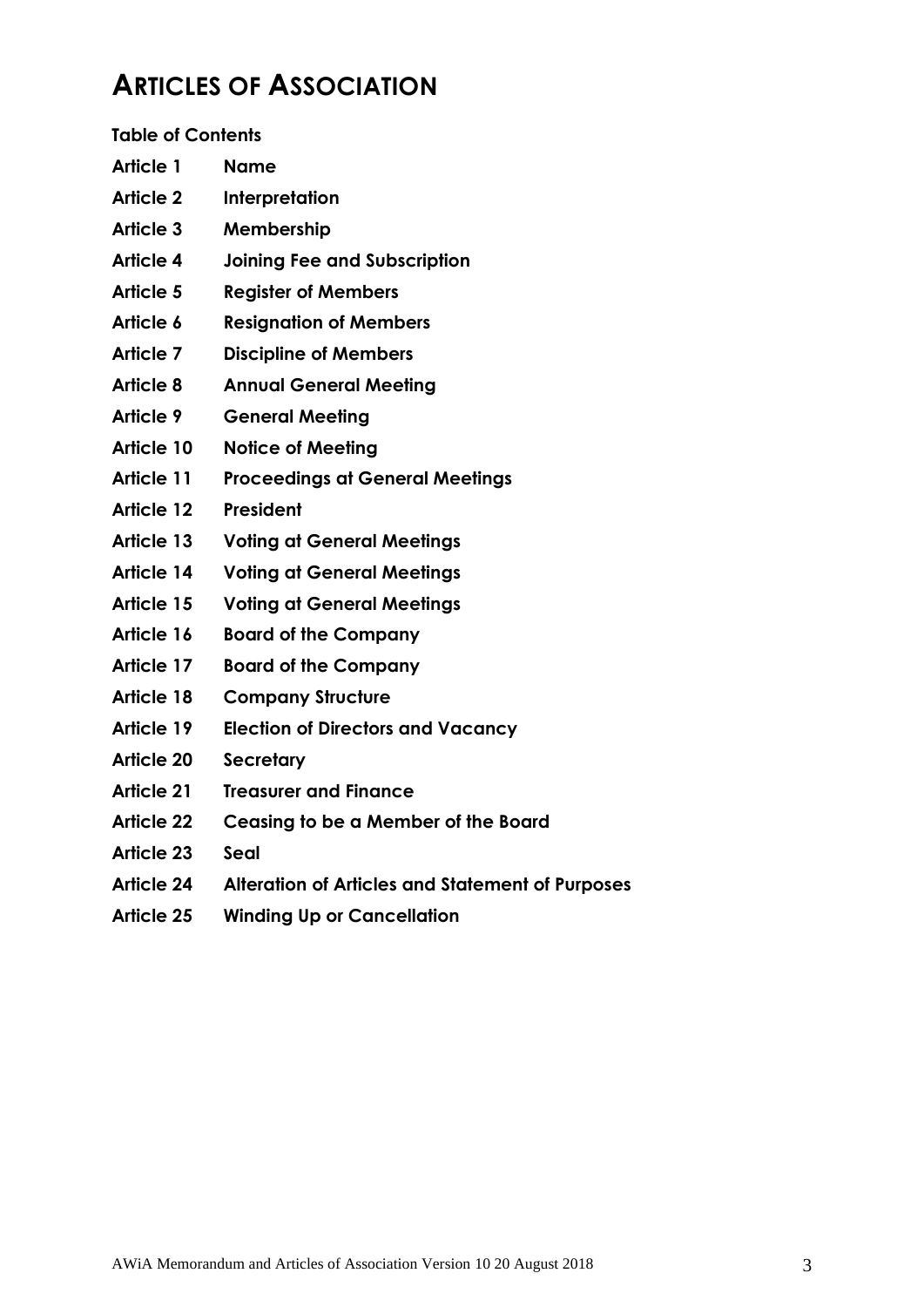# **1. Name:**

Australian Women in Agriculture (AWiA) Limited

# **2. Interpretation:**

#### **1) In these Articles, unless the contrary intention appears:**

- **a)** *"Board***" means the National Board of Management of the Company.**
- b) *"Financial Year*" means the year ending on 30 June.
- c) "*General Meeting*" means a General Meeting of members convened in accordance with Article 10 and includes face to face meetings and meetings conducted by any electronic medium which may also include some participants being physically in each other's presence.
- d) "*Member*" means a member of the Company.
- e) "*Ordinary Member of the Board*" means a member of the Board who is elected under Article 18.
- f) "*Directo*r" is a member of the Board elected under Article 18.
- g) "*The Companies Act*" means the Corporations Act (Australian Capital Territory)
- h) "*The Company*" means Australian Women in Agriculture (AWiA) Limited
- i) "*Regulations*" means regulations under the Companies Act (ACT)
- j) "*The Buzz*" means a periodical publication, which is the official publication of the company.

(2) In these Articles, a reference to the secretary of a Company is a reference to a person holding office under these Articles as Secretary of the Company.

(3) Words or expressions contained in these Articles shall be interpreted in accordance with the provisions of the Interpretation of Legislation Act and the Companies Act as in force from time to time.

# **3. Membership:**

The members of the company shall consist of the subscribers to the Memorandum of Association, ordinary members, corporate members and affiliate members.

(1) A person or group shall request in writing to become a member of the Company. Applications for membership shall be approved at a regular meeting of the Board and provided the applicant has paid the current joining fee and subscription and accepts the objectives and commitments of the Company as set out in the Memorandum of Association, that person may exercise the rights of membership.

# (2) Corporate Membership

Corporate membership shall be available to companies and institutions at a fee to be determined by the Company. Corporate members do not have voting rights but have observer status at general Company meetings.

#### (3) Affiliate Membership

Affiliate Membership shall be available to organisations, which have similar purposes and objectives at a fee to be determined by the Company. Affiliate member organisations will have one vote per 100 members or part thereof up to a maximum of 5 votes.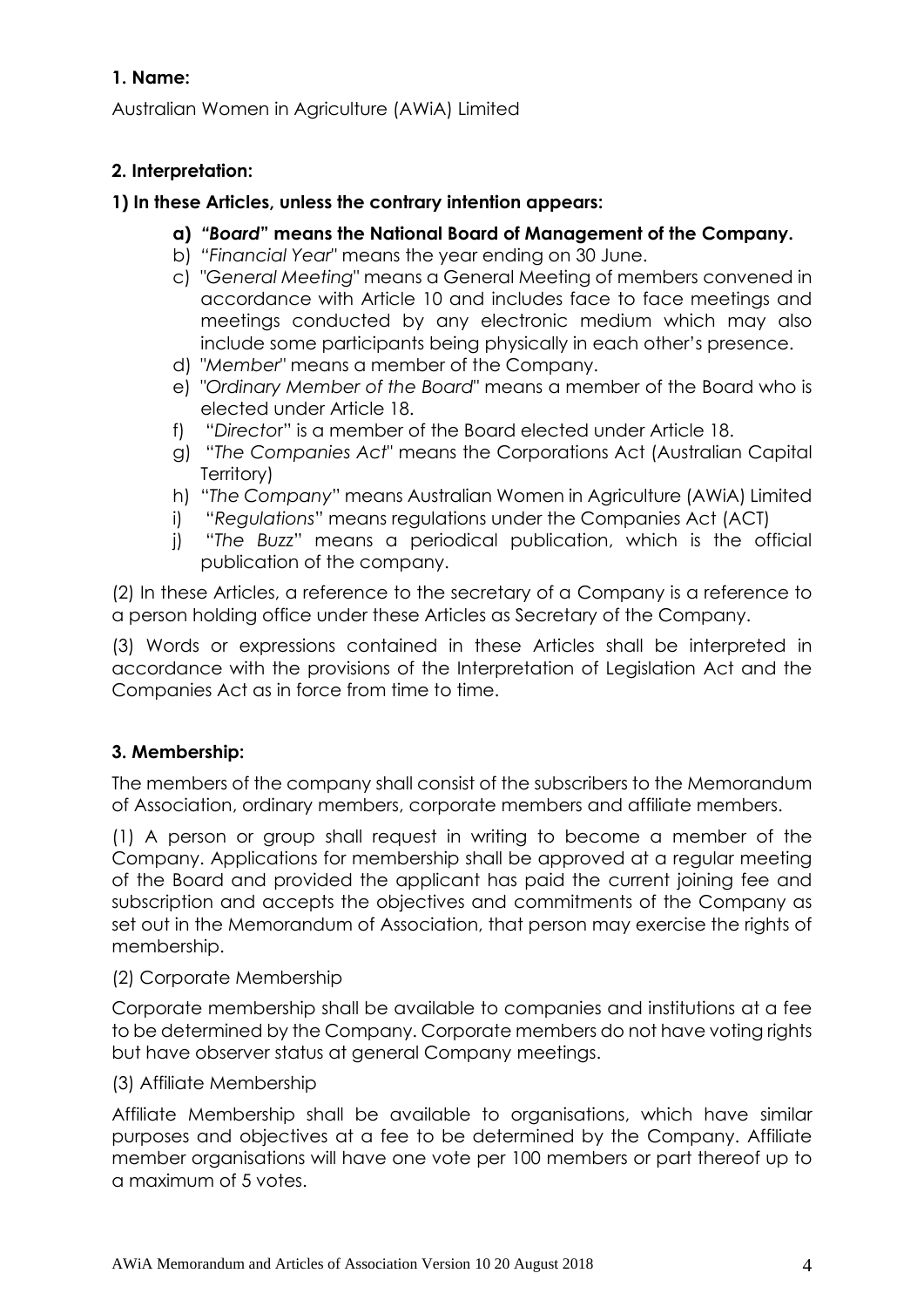#### (4) Reference Groups

The members in each State and Territory and other interest groups are encouraged, and will be supported by the Company, to form local and National reference groups within the company structure. The aim is to foster members' interests in accordance with the Statement of Objectives and Commitments in the Memorandum of Association.

# **4. Joining Fees and Subscriptions**

(1) Members in the Annual General Meeting shall determine from time to time the joining fee (if any) and the amount of the annual subscription. If the Board is to recommend a change, members will be informed by notice of motion under Article 8 (5). The annual subscription is due on 1 July in each year for the ensuing twelve months. (This provision commenced on 1 July 1999. Before then, the membership would run from 1 April to 30 March.)

(2) A member whose subscription is six or more weeks in arrears shall be debarred from exercising the rights and privileges of membership.

(3) The Secretary may notify the member of the debarment and if the required subscription is not received at the Company within fourteen days the name of the member may be removed from the Register.

# **5. Register of Members**

The Secretary shall keep and maintain a register of members in which shall be entered the full name and address and date of entry of the name of each member. The register shall be available for inspection by members at the registered office of the Company at a reasonable hour with seven days prior notice to the Secretary.

# **6. Resignation of Member**

Any member who has paid all monies due and payable by that member to the Company may resign from the Company by giving notice in writing to the Secretary of their intention to resign. Such a member will be deemed to have resigned and an entry to that effect shall be placed in the register.

# **7. Discipline of Members**

(1) Subject to these Articles, the Board may by resolution:

(a) expel a member from the Company.

(b) suspend a member from membership of the Company for a specified period if it is of the opinion that the member has refused or neglected to comply in any respect with these Articles or Memorandum of Association or has been guilty of conduct unbecoming a member of the Company or prejudicial in any way to the interests of the Company.

(2) A resolution of the Board under sub-clause (1) does not take effect unless the Board, at a meeting held not earlier than 14 and not later than 63 days after the service on the member of a notice under subclause (3) confirms the resolution in accordance with this clause.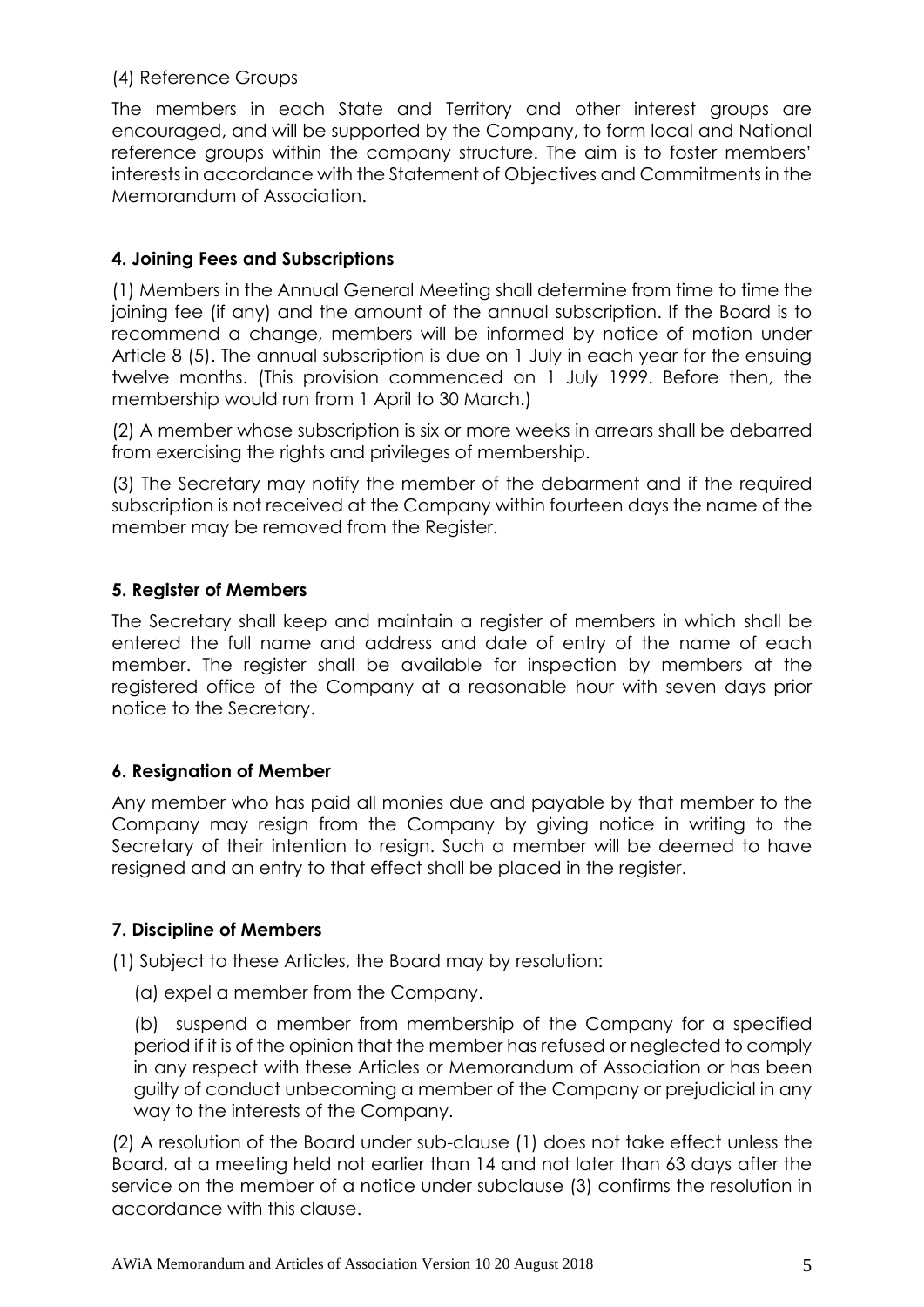(3) Where the Board passes a resolution under sub-clause (1), the secretary shall, as soon as practicable, cause to be served on the member a notice in writing:

(a) setting out the resolution of the Board and the grounds on which it is based;

(b) stating that the member may address the Board at a meeting to be held not earlier than 14 days and not later than 63 days

after the service of the notice;

(c) stating the date, place and time of that meeting;

(d) informing the member that they may do one or more of the following:

(i) Attend that meeting;

(ii) Give to the Board before the date of that meeting a written statement seeking the revocation of the resolution;

(iii) Not later than 24 hours before the date of the meeting, lodge with the secretary a notice to the effect that they wish to appeal to the Company in General Meeting against the resolution.

(4) At a meeting of the Board held in accordance with sub-clause (2), the Board:

(a) shall give to the member an opportunity to be heard;

(b) shall give due consideration to any written statement submitted by the member, and

(c) shall by resolution determine whether to confirm or to revoke the resolution.

(5) Where the Secretary receives a notice under sub-clause (3), she shall notify the Board and the Board shall convene a General Meeting of the Company to be held within 21 days after the date on which the Secretary received the notice.

(6) At a General Meeting of the Company convened under sub-clause (5):

(a) no business other than the question of the appeal shall be transacted;

(b) the Board may place before the meeting details of the grounds for the resolution and the reasons for the passing of the resolution;

(c) the member shall be given an opportunity to be heard; and

(d) the members present shall vote by secret ballot on the question whether the resolution should be confirmed or revoked.

(7) If at the General Meeting:

(a) two-thirds of the members present vote in person in favour of the confirmation of the resolution, the resolution is confirmed; and

(b) in any other case, the resolution is revoked.

# **8. Annual General Meeting**

(1) The Company shall in each calendar year convene an Annual General Meeting of its members.

(2) The Annual General Meeting shall be held on such day as the Board determines.

(3) The Annual General Meeting shall be specified as such in the notice convening it.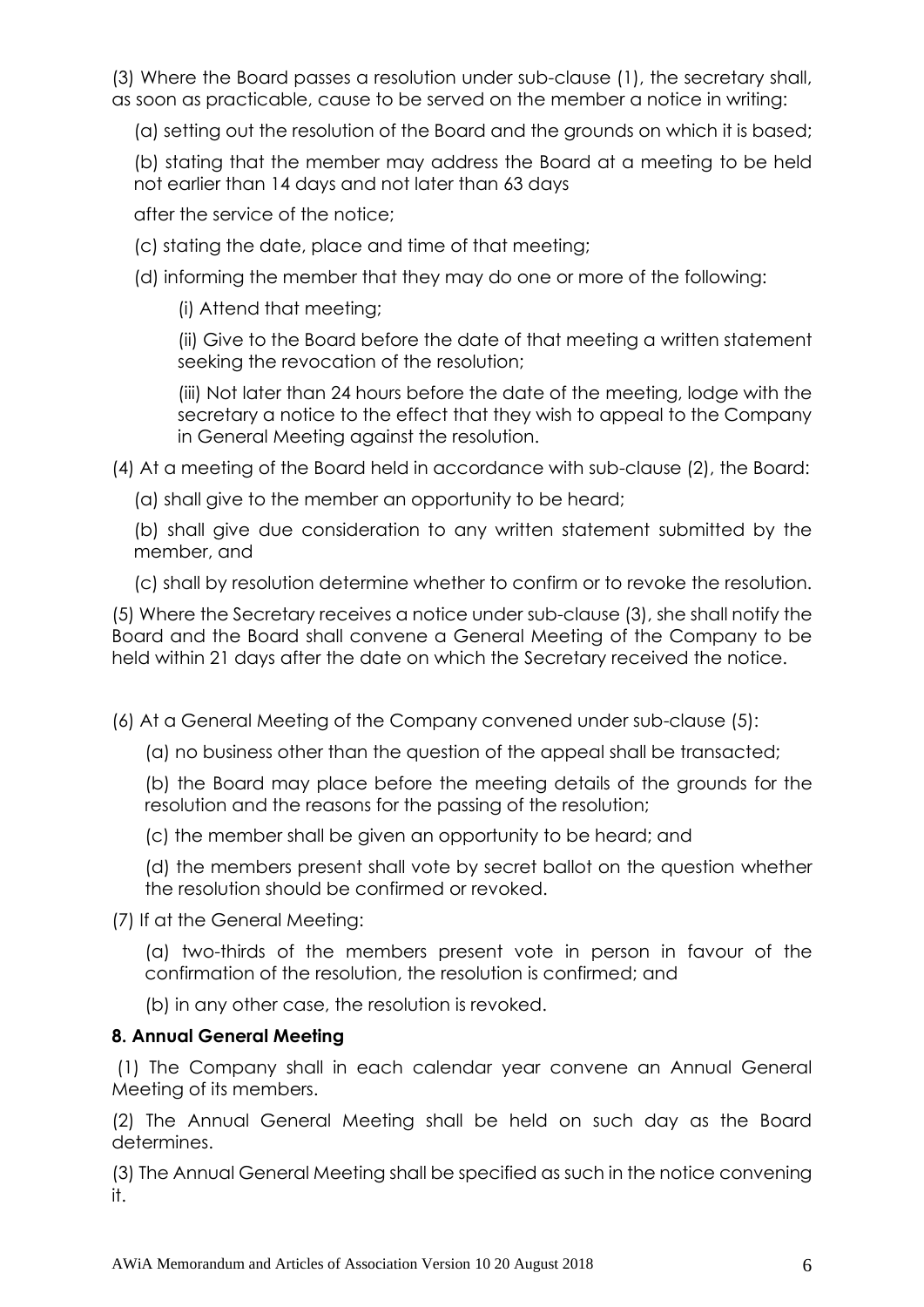(4) The ordinary business of the Annual General Meeting shall be:

(a) to confirm the minutes of the last preceding Annual General Meeting and of any General Meeting held since that meeting;

(b) to receive from the Board, reports upon the transactions of the Company during the last preceding financial year;

(c) to elect Board Members of the Company and confirm results of the postal ballot;

(d) to receive and consider the statement submitted by the Company in accordance with the Companies Act.

(5) The Annual General Meeting may transact special business of which notice is given in accordance with these Articles.

(6) The Annual General Meeting shall be in addition to any other General Meetings that may be held in the same year.

# **9. General Meeting**

The Company shall in each calendar year convene at least two General Meetings of the members.

# **10. Notice of Meeting**

(1) The Secretary of the Company shall, at least 21 days or, if a special resolution has been proposed, at least 21 days before the date fixed for holding a General Meeting or Annual General Meeting of the Company, cause to be sent to each member a notice stating the place, date and time of the meeting and the nature of the business to be transacted at the meeting.

(2) No business other than that set out in the agenda convening the meeting shall be transacted at the meeting.

(3) In order for a Special Resolution to be passed at least three quarters of those present at the meeting must vote for it.

(4) A member desiring to bring any business before a meeting may give notice of that business in writing to the Secretary, who shall include that business in the notice calling the next general meeting after the receipt of the notice.

# **11. Proceedings at General Meetings**

(1) No item of business shall be transacted at a general meeting unless a quorum of members entitled under these Articles to vote is present during the time when the meeting is considering that item.

(2) Ten members personally present (being members entitled under these Articles to vote at a General Meeting) constitute a quorum for the transaction of the business of a General Meeting.

(3) If within half an hour after the appointed time for the commencement of a General Meeting, a quorum is not present, the meeting if convened upon the requisition of members shall be dissolved and in any other case shall stand adjourned to the same day in the next week at the same time and (unless another place is specified by the President at the time of the adjournment or by written notice to members given before the day to which the meeting is adjourned) at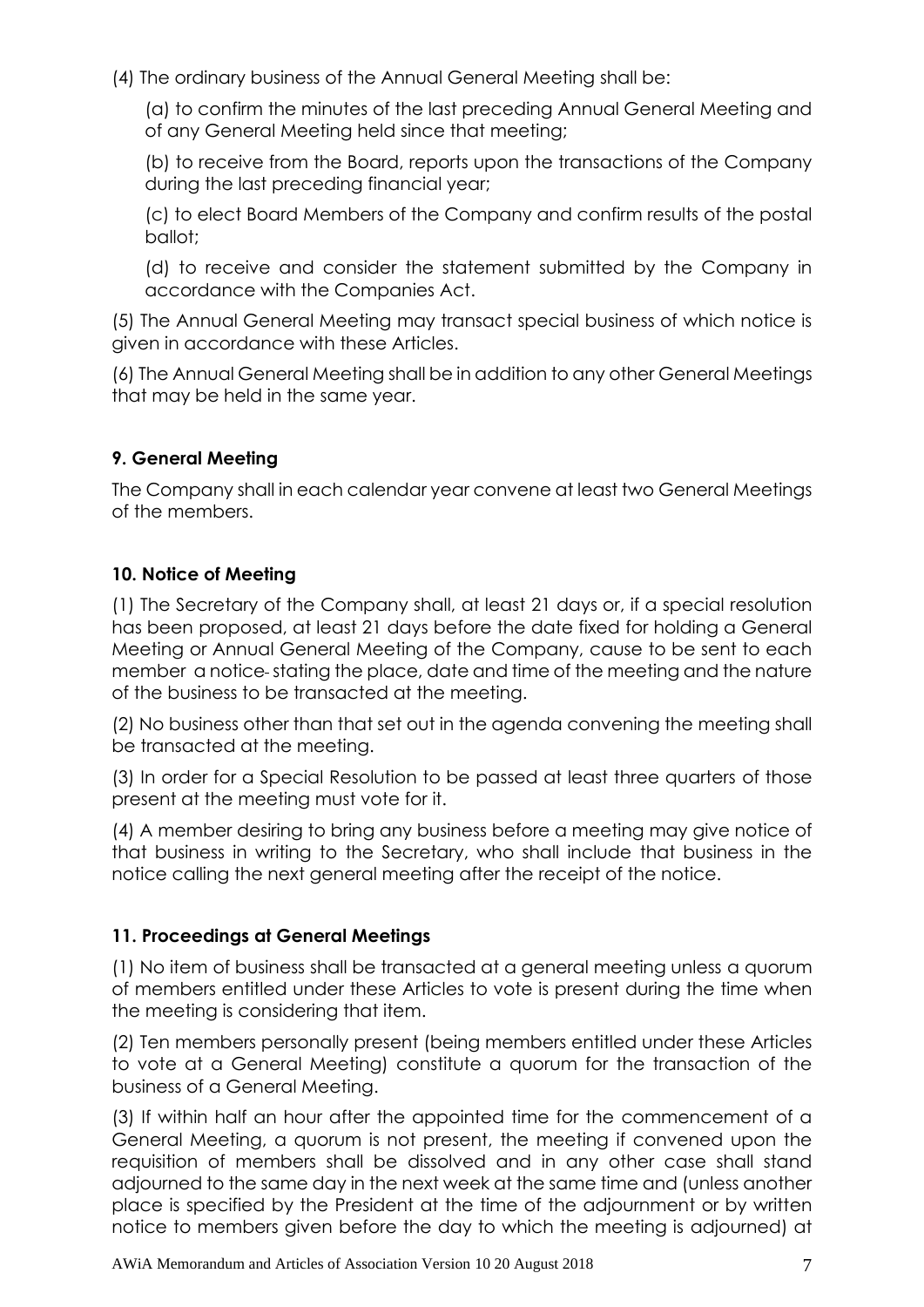the same place and if at the adjourned meeting the quorum is not present within half an hour after the time appointed for the commencement of the meeting, the members present (being not less than 3) shall be a quorum.

#### **12. President**

(1) The President, or in the President's absence, the Vice-President, shall preside as Chair at each Meeting of the Board of the Company.

(2) If the President and the Vice-President are not present at the Board Meeting within half an hour of the meeting starting, the members present shall elect one of their number to preside as Chair at the meeting.

# **13. Voting at General Meetings**

A question arising at a General Meeting of the Company shall be determined by the voices. Unless before or on the declaration of the result by the voices, a poll is demanded, a declaration by the Chair that a resolution has been carried unanimously or carried by a particular majority or lost, and an entry to that effect in the Minutes is evidence of the fact, without proof of the number or proportion of the votes recorded in favour of, or against, that resolution.

#### **14. Voting at General Meetings**

(1) Upon any question arising at a General Meeting of the Company, a member has one vote only.

(2) All votes shall be given personally.

(3) In the case of an equality of voting on a question, the Chair of the meeting is entitled to exercise a second or casting vote.

# **15. Voting at General Meetings**

A member is not entitled to vote at any General Meeting unless all moneys due and payable by that member to the Company have been paid.

# **16. Board of the Company**

(1) The affairs of the Company shall be managed by a Board of the Company constituted as provided in Article 17.

(2) The Board:

(a) shall control and manage the business and affairs of the Company;

(b) may, subject to these Articles, the regulations and the Companies Act, exercise all such powers and functions as may be exercised by the Company other than those powers and functions that are required by these Articles to be exercised by General Meetings of the members of the Company; and

(c) subject to these Articles, the regulations and the Companies Act, the Board has power to perform all such acts and things as appear to the Board to be essential for the proper management of the business and affairs of the Company.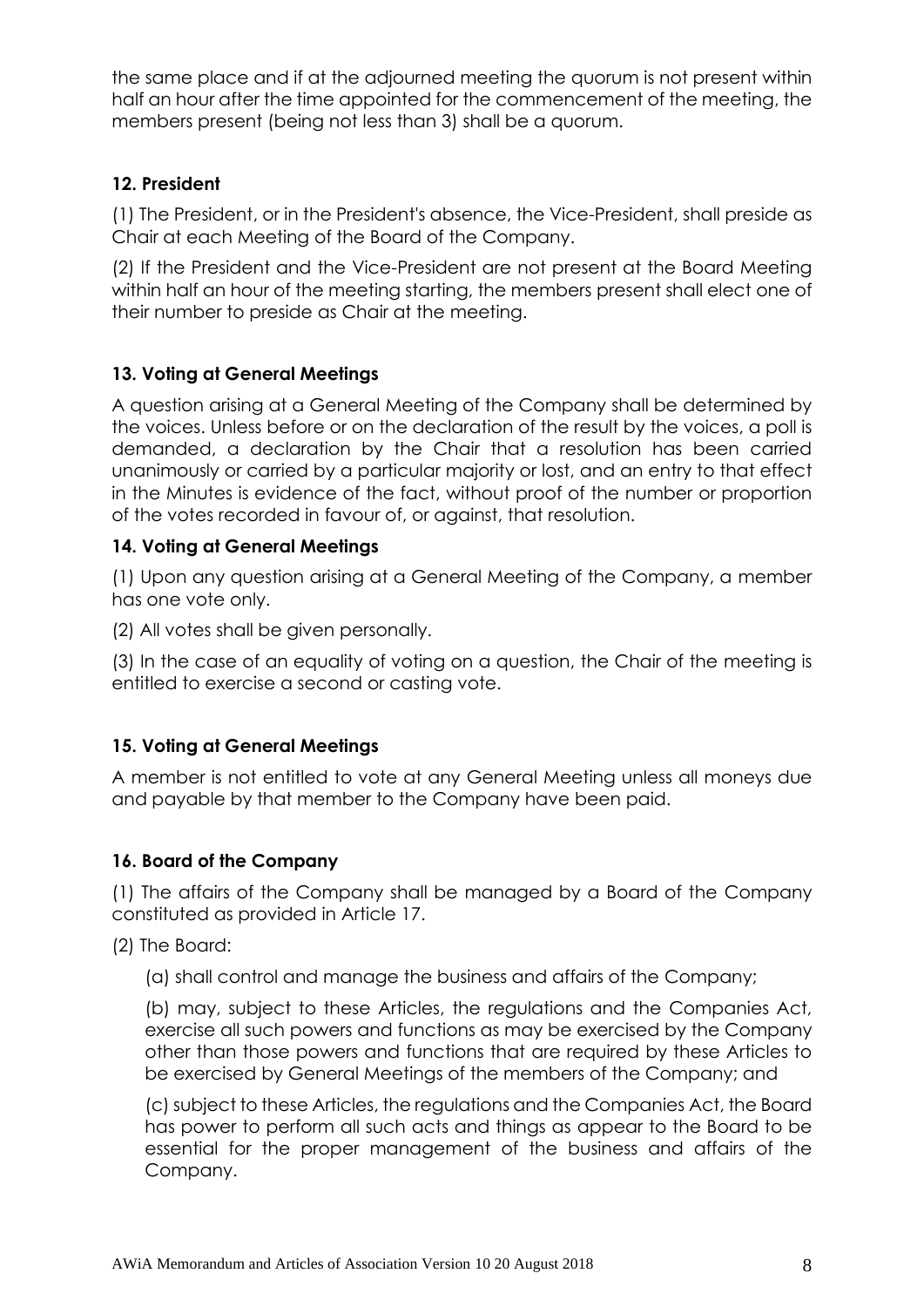# **17. Board of the Company**

(1) The Board of the Company shall be composed of:

- (a) a President;
- (b) a Vice-President;
- (c) a Treasurer;
- (d) a Secretary;

(e) up to eight other officers whose individual duties may be defined by resolution of the Board and the General Meeting.

(f) any co-opted members as deemed necessary.

(2) The provisions of Article 19 so far as they are applicable and with the necessary modifications apply to and in relation to the election of persons to any of the offices mentioned in sub-clause (1).

(3) In the event of a casual vacancy in any office referred to in subclause (1), the Board may appoint one of its members to the vacant office and the member so appointed may continue in office up to and including the conclusion of the Annual General Meeting next following the date of that member's appointment.

# **18. Structure of the Board**

(1) Each member of the company shall elect three general Board members plus one other Board member who is to be a representative from her own State or Territory. (ACT/NSW, NT, Qld, Vic, Tas, SA, WA).

These office holders shall be the Directors of the Company.

(2) Each Board member shall, subject to these Articles, hold office for a period of three years but is eligible for re-election.

Four of the members of the Board shall be elected in one year, three shall be elected in the next year and two shall be elected in the third year.

This rotation, commencing in the year 2010, shall be:

year 1 – general member 1, Victoria, NT and Tas;

year 2 – general member 2, ACT/NSW, and SA;

year 3 – general member 3, Queensland and. WA

The positions of President, Vice President, Secretary and Treasurer shall be elected from and by the Board members annually.

(3) In the event of a casual vacancy in the office of an ordinary member of the Board, the Board may appoint a member of the Company to fill the vacancy and the member so appointed shall hold office, subject to these Articles, until the conclusion of the Annual General Meeting next following the date of that member's appointment.

# **19. Election of Directors and Vacancy**

(1) In February each year, the Board shall invite each member to nominate one general Board member plus one other Board member who is to be a representative from her own State or Territory according to the provision in Article 18 (2).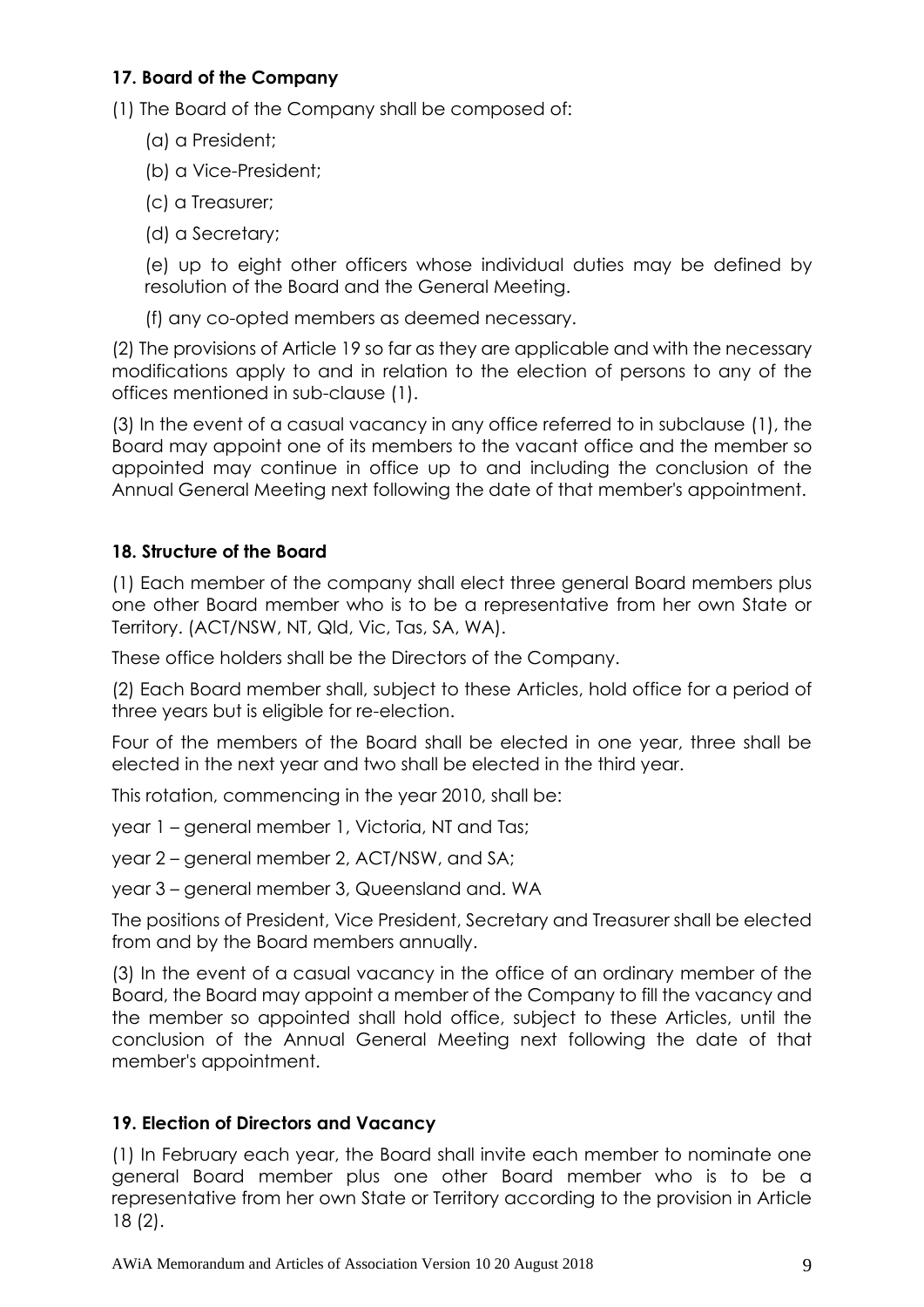(2) Nomination shall be in writing. It shall be signed by two members and the nominee who shall indicate acceptance of the nomination.

(3) Nominations shall be received and close at the notified address at 5pm on 30 May. Election shall be by postal vote lodged with the Secretary or with such person as shall be decided by the Board prior to the Annual Meeting.

(4) Where there is only one nomination for any position that position shall be declared filled.

(5) Where there are insufficient nominations to fill positions the Chair of the Annual General Meeting shall invite further nominations to fill such vacancies.

(6) Where vacancies remain after that invitation or following the creation of a vacancy on the Board after the completion of the election and or installation of Board members at the Annual General Meeting the Board may nominate a selected member to fill such vacant positions.

(7) Where there are more nominations than positions to be filled a secret postal ballot of members shall be conducted. Voting results shall be by the first past the post system.

#### **20. Secretary**

The Secretary of the Company shall keep minutes of the resolutions and proceedings of each General Meeting and each Board meeting in books provided for that purpose together with a record of the names of persons present.

#### **21. Treasurer and Finance**

(1) The Treasurer of the Company:

(a) shall collect and receive all moneys due to the Company and make all payments authorised by the Company; and

(b) shall keep correct accounts and books showing the financial affairs of the Company with full details of all receipts and expenditure connected with the activities of the Company.

(2) The accounts and books referred to in sub-clause (1) shall be available for inspection by members.

(3) The Treasurer shall report to each Board and General Meeting on the Company's financial position.

(4) The Treasurer shall prepare the reports required by the Companies Act and submit that report on behalf of the Board and General Meeting.

(5) The accounts of the Company and the annual financial statements are to be examined by an auditor whose report shall be incorporated in the statement presented at the Annual General Meeting and submitted in accord with the Companies Act.

(6) All cheques, drafts, bills of exchange, promissory notes and other negotiable instruments shall be signed by two Directors of the Board or in such manner as the Board may from time to time determine.

(7) All books of account documents and other financial records shall be kept by the Treasurer. Copies of the audited records and the auditor's report shall be kept at the company's registered office.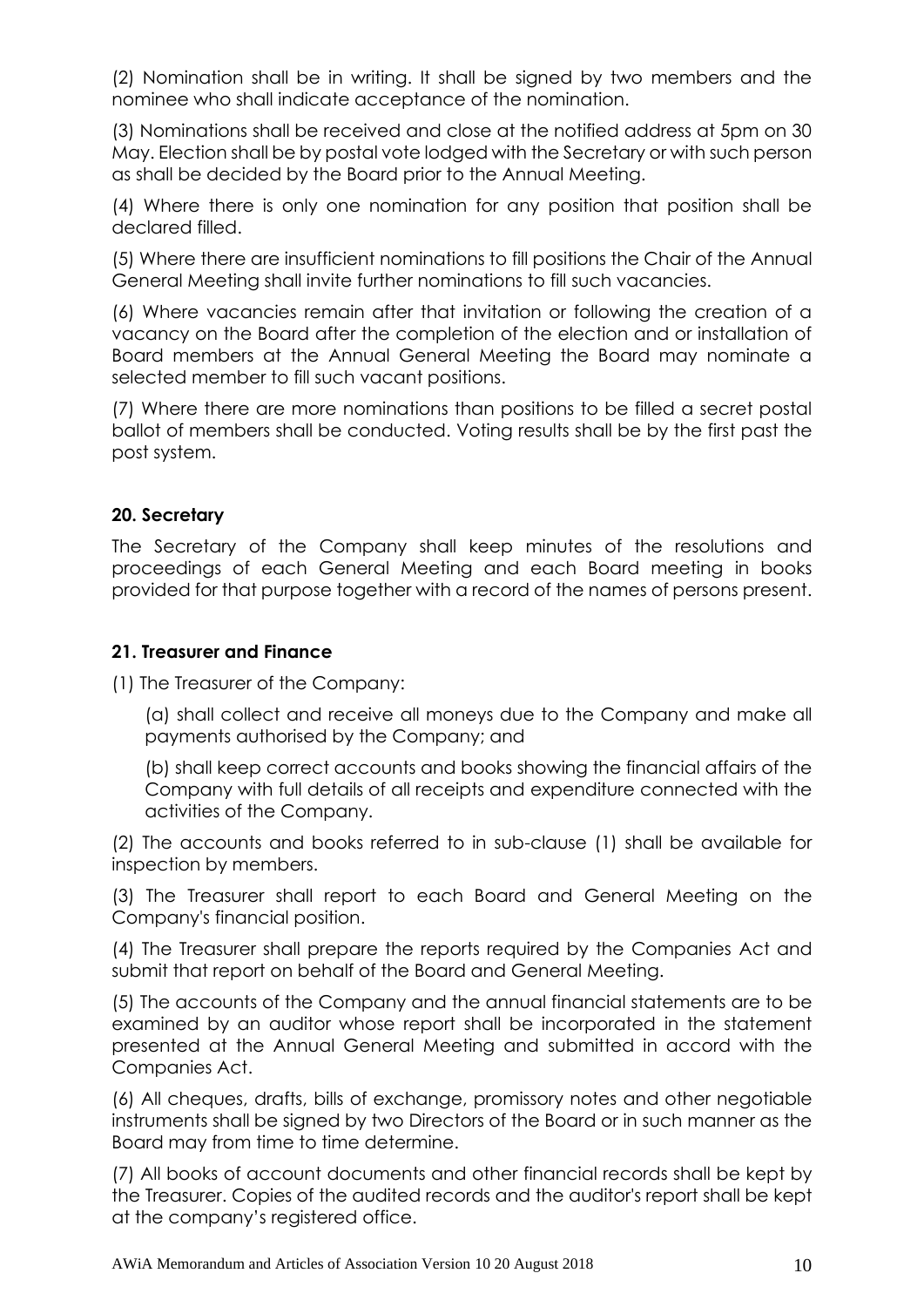(8) The funds of the Company shall be derived from entrance fees, annual subscriptions, donations and such sources as the Board and the General Meeting may determine.

#### **22. Ceasing to be a Member of Board**

(1) The Company in General Meeting may by resolution remove any member of the Board before the expiration of that member's term of office and appoint another member instead to hold office until the expiration of the term of the first mentioned member.

The office of a member of the Board becomes vacant if an office bearer

(a) ceases to be a member of the Company;

(b) becomes bankrupt or applies to take advantage of any law relating to bankrupt or insolvent debtors or compounds with her creditors or makes an assignment of her estate for their benefit;

(c) has engaged in conduct unbecoming a member or prejudicial to the Company or has become incapable of undertaking the duties of the Board;

(d) is absent without permission of the Board for three consecutive meetings of the Board;

(e) resigns office by notice in writing given to the Board and/or the General Meeting.

#### **23. Seal**

(1) The Common Seal of the Company shall be kept in the custody of the Secretary.

(2) The Common Seal shall not be affixed to any instrument except by authority of the Board and the affixing of the Common Seal shall be attested by the signatures of two Directors of the Company or of one member of the Board and of one Director of the Company.

# **24. Alteration of Articles and Statement of Purposes**

The Articles of Association or Memorandum of Association may be altered by special resolution at an Annual General Meeting in accordance with the Companies Act. At least 21 days' notice must be given to the members of the intention to put a special Resolution to the Annual General Meeting in accordance with Article 10.

#### **25. Winding up or Cancellation**

(1) If in the event of the winding up or cancellation of the Company there remains after the satisfaction of all debts and liabilities any property whatsoever, the same shall not be distributed among the members.

(2) The remaining property shall be given to such institution having similar interests and purposes to this Company and which is charitable at law and which has rules prohibiting the distribution of its assets and income to its members and whose Memorandum of Association or Articles of Association or constitution shall prohibit the distribution of assets amongst members.